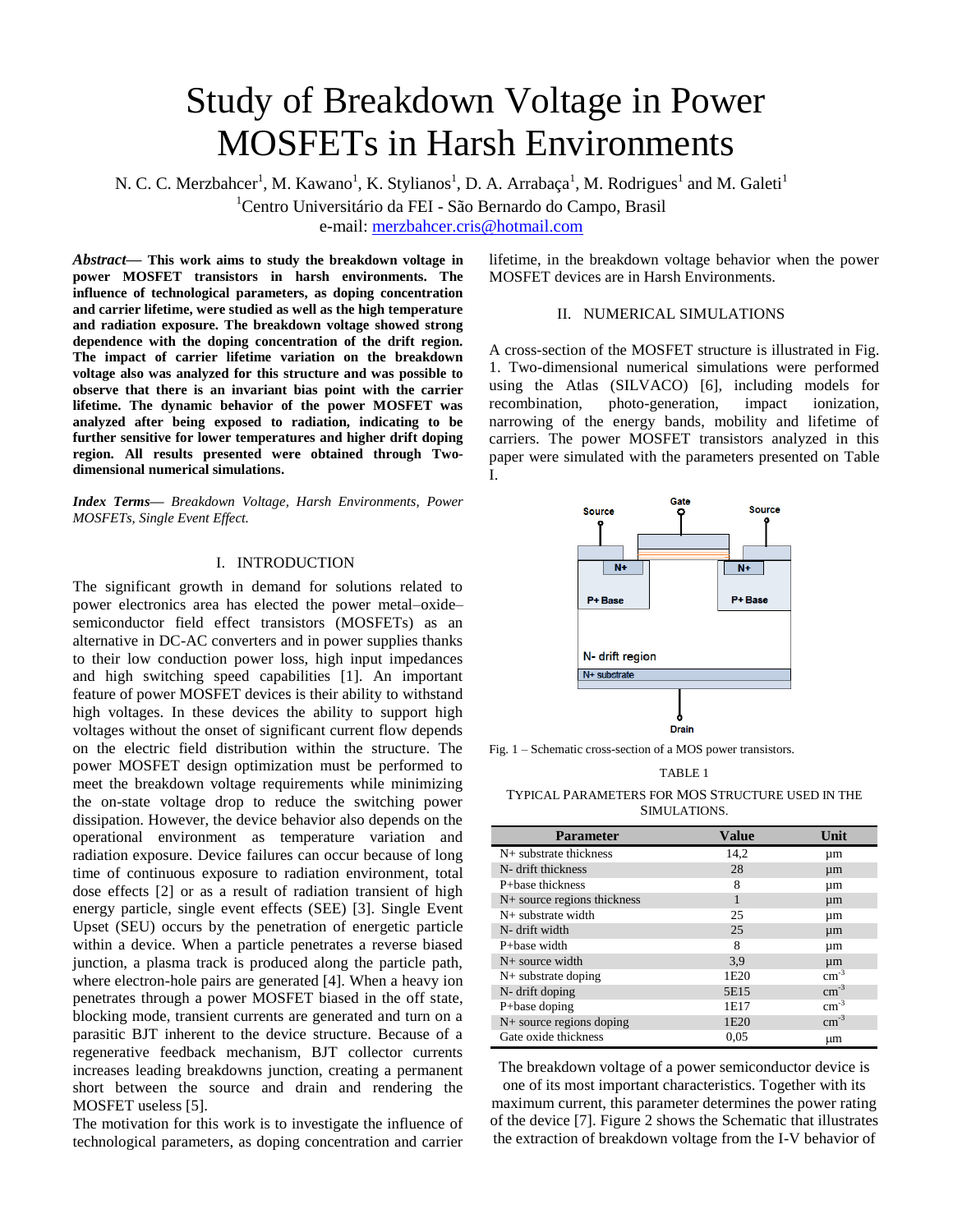the power MOSFET during the operation in the blocking mode,  $V_{GS}=0V$ .



Fig. 2 - Illustration of breakdown voltage extraction.

### III. SIMULATIONS RESULTS

## *A. Technological Parameters*

Figure 3 illustrates the drain current as a function of the drain bias at room temperature, with the doping concentration variation of the drift region. A significant reduction in breakdown voltage device was observed with the doping concentration increase in this region. For the lower doping concentration in the drift region, the maximum depletion width in the P-N junction is larger; therefore, it can sustain a much larger electric field.



Fig.  $3 - I_{DS}$  as a function of the V<sub>DS</sub>, with the doping concentration variation.

Figure 4 shows the electric field behaviour as a function of the depth device. The critical electric field is a useful parameter for identifying the onset of breakdown in power MOSFET structures, due to the very strong dependence of the impact ionization with the electric field strength. The breakdown voltage can be usually assumed to occur when the electric field within any local region of a power device approaches the critical electric field [8]. The electric field triangular behavior is particularly true for devices with abrupt junction.



Fig. 4 **–** Electric field as a function of the depth device.

Figure 5 presents the drain current as a function of the drain bias, for different carrier lifetime, during operation in the blocking mode ( $V_{GS}$ =0V). The carrier lifetime is often used as a process control parameter due to its strong dependence on the density of crystal defects induced by wafer manufacturing [9]. It is known that the leakage current observed for  $V_{GS}=0V$ is proportional to carrier lifetime, Eq. 1. This leakage current is inversely dependent to the carrier lifetime, as a result it is possible to observe that with the increase on the effective carrier lifetime  $((\tau_n + \tau_p)/2)$  a reduction on the leakage current level for the same doping concentration. Another important point is related to the reduced breakdown voltage with the increased carrier lifetime. The power MOSFET structure contains a parasitic bipolar transistor formed between the N+ source region, the P-base and the N-drift region [10]. With the increase on the carrier lifetime, it is known that the current gain of the N-P-N bipolar transistor is enhanced. As a result, a reduction in the breakdown voltage is observed for larger carrier lifetime. Due to competition from both phenomena, the reduction of leakage current and the increase of the current gain parasitic bipolar transistor, it is possible observe a drain bias that there is not current variation with carrier lifetime.



Fig.  $5 - I_{DS}$  versus  $V_{DS}$  curves with the variation of the lifetime of the carriers.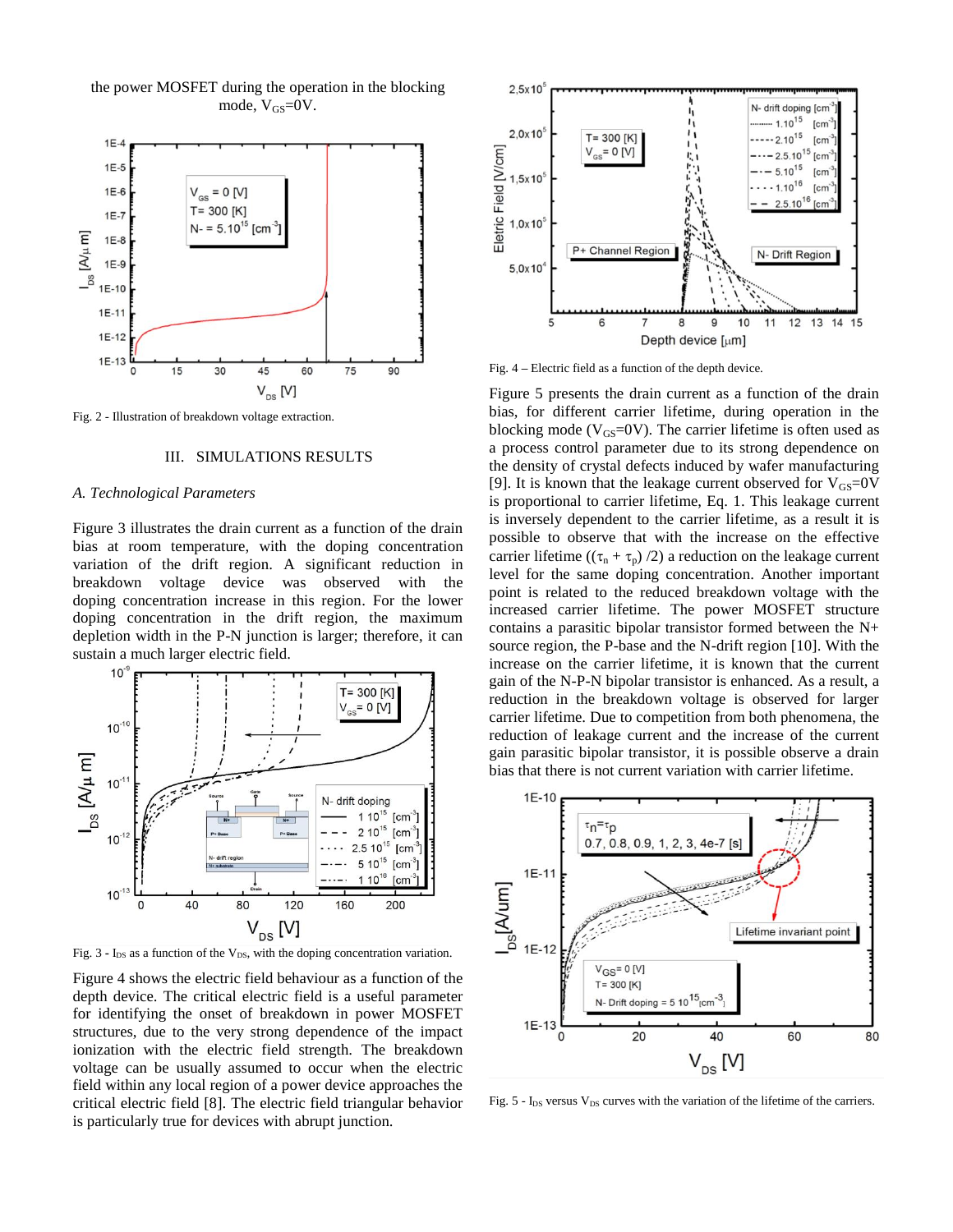## *B. Temperature*

Figure 6 shows the  $I_{DS}$  as a function of the  $V_{DS}$ , with the temperature variation from 300 to 550K. It can be observed that the drain current during operation in blocking mode  $(V_{\text{GS}}=0 \text{ V})$  is strongly influenced by temperature variation due to the dependence of this current with the intrinsic concentration as Eq. 1 [11].

$$
I_{leak} = qA \left(\frac{D_n}{\tau_n}\right)^{\frac{1}{2}} \frac{n_i^2}{N_a} + qA \frac{n_i W}{\tau_e}
$$
 (1)

Where q is the electron charge, A is the junction area,  $D_n$  is the electron diffusion coefficient,  $\tau_n$  and  $\tau_p$  is the electron and hole lifetime,  $n_i$  is the intrinsic carrier concentration,  $N_a$  is the doping concentration, W is the depletion width of and  $\tau_e = (\tau_n)$  $+\tau_{\rm n}$ ) / 2 is the effective lifetime. Despite the leakage current increase for higher temperatures, the breakdown voltage is increased due to reduction in carrier mobility which decreases the impact ionization near of the drain region.



Fig. 6 **-** I<sub>DS</sub> as a function V<sub>DS</sub> curves with the temperature variation.

## *C. Radiation*

The results discussed in this section were based on twodimensional numerical simulations with exposure to radiation. The beam of particle is emitted in the center of the source regions, the first beam at  $3.5 \mu$ m and the second in  $22.5 \mu$ m, as specified in Fig. 7. The main effect caused by the incidence of radiation is the electron-hole pairs generation increase which can be observed through gaps concentration shown in Fig. 7. The simulations were performed with  $V_{GS}=0V$ ,  $V_{DS}=60V$ , T= 300K, N-drift doping= $5.10^{15}$  cm<sup>-3</sup> and b.density=0,02 pC/ $\mu$ m. So for instance, a b.density value of  $0.02$  pC/ $\mu$ m is equivalent to 2 MeV-cm<sup>2</sup>/mg.



Fig. 7 **-** Beam of particle applied to the structure.

With the doping concentration increase in the drift region, at the incidence time of the beam, one can observe an increase in the peak of the drain current transient due to a greater number of carriers generated in this region. However, with the increased concentration of this region there is an increased of carriers recombination rate, Fig. 8, leading to a reduction in the drain current relaxation time.



Fig.  $8 - I_{DS}$  curve as function of time, with the doping concentration variation.

With increasing temperature there is a significant increase in the carriers recombination rate. This fact causes a lower